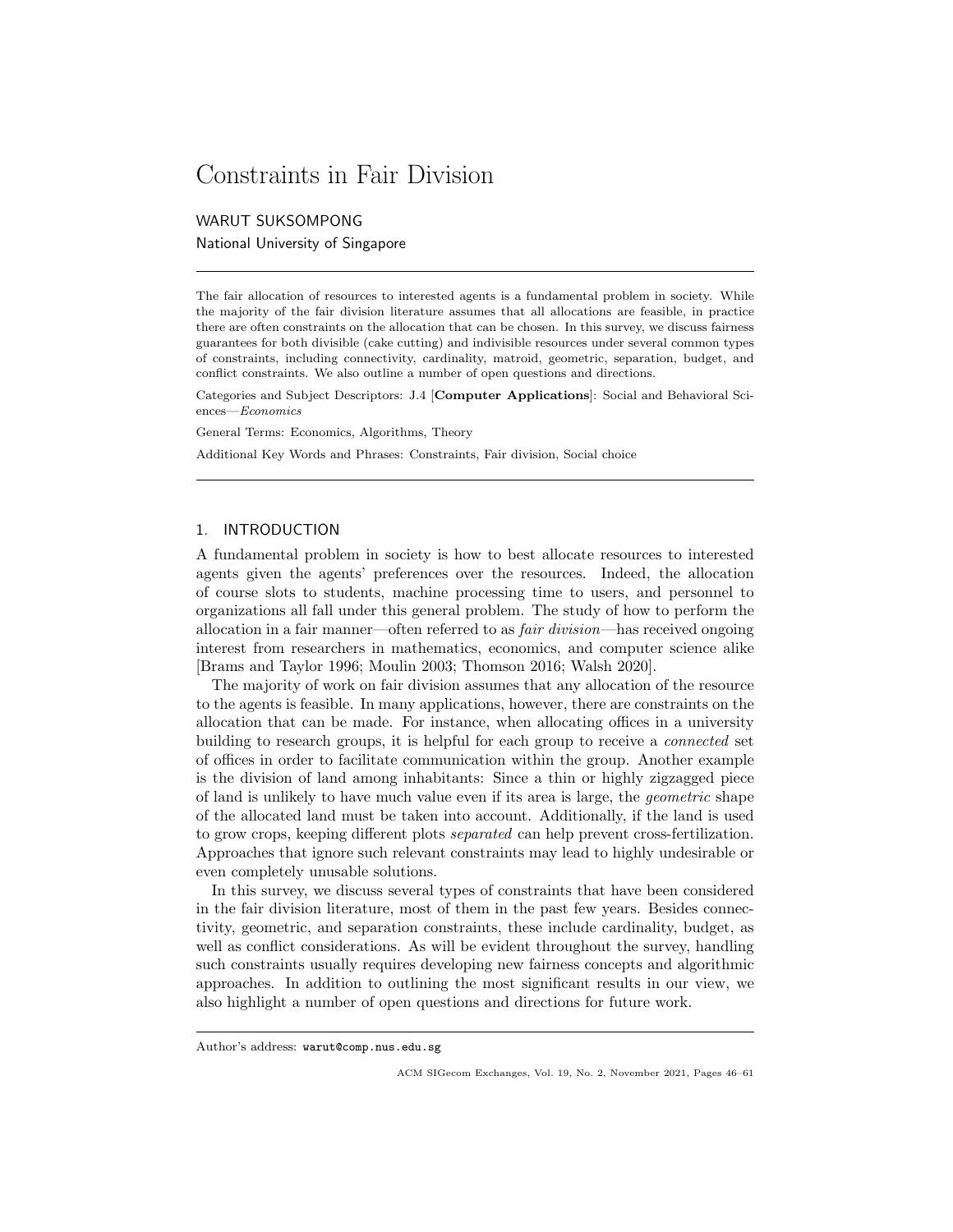## 2. PRELIMINARIES

In the setting of fair division, there is a set of agents  $N = \{1, 2, \ldots, n\}$  among whom we wish to divide a resource. The literature distinguishes between two main types of resource: *divisible*—such as land and time—and *indivisible*—such as books, paintings, and jewelry.

When the resource is divisible, the problem is commonly known as *cake cutting*, with the cake serving as a metaphor for the resource [Brams and Taylor 1996; Robertson and Webb 1998; Procaccia 2016]. The cake is represented by the interval  $M = [0, 1]$ , and each agent i has a utility function  $u_i$  over the cake. We denote agent i's utility for the subset of cake S by  $u_i(S)$ ; when S is a single interval  $[x, y]$ , we simplify notation and write  $u_i(x, y)$  instead of  $u_i([x, y])$ . The utility functions are nonnegative, nonatomic (i.e., the utility for any single point is 0), and normalized so that  $u_i(0, 1) = 1$  for all  $i \in N$ . On the other hand, in the indivisible resource setting [Bouveret et al. 2016; Markakis 2017], there is a set of goods  $M = \{g_1, \ldots, g_m\}$ , and each agent i has a nonnegative utility  $u_i(M')$  for each subset of goods  $M' \subseteq M$ . In both settings, the utility functions are typically assumed to be *monotonic* adding extra cake or goods to a bundle cannot decrease an agent's utility for the bundle—and are moreover often assumed to be additive.

For cake cutting, an important issue is how an algorithm can access the agents' utility functions, since the functions are not discrete. This is typically done using a model of Robertson and Webb [1998], which allows two types of queries:

- —EVAL<sub>i</sub> $(x, y)$ : Output the utility  $u_i(x, y)$ .
- $-CUT_i(x, \alpha)$ : Output the leftmost point y such that  $u_i(x, y) = \alpha$ , or return that no such y exists.

Clearly, a polynomial-time algorithm in this model can only make a polynomial number of queries, but the converse does not necessarily hold. For computation in the indivisible goods setting, if the utilities are not additive, we assume a *utility* oracle model: an algorithm can query the value  $u_i(M')$  for any  $i \in N$  and  $M' \subseteq M$ .

An allocation is denoted by  $A = (A_1, \ldots, A_n)$ , where  $A_i$  is the bundle allocated to agent i and  $A_i \cap A_j = \emptyset$  for all  $i \neq j$ ; the allocation is said to be *complete* if it allocates the entire resource, that is,  $A_1 \cup \cdots \cup A_n = M$ . Unless specified otherwise, we assume that allocations must be complete.

In order to reason about fairness, we must define what it means for an allocation to be "fair". Three of the most prominent definitions of fairness are:

- **—Envy-freeness:** An allocation A is said to be envy-free if  $u_i(A_i) \geq u_i(A_j)$  for every pair of agents  $i$  and  $j$ .
- **—Proportionality:** An allocation A is said to be proportional if  $u_i(A_i) \geq \frac{1}{n} \cdot u_i(M)$ for every agent  $i$ .
- $-Maximin share fairness: The *maximin share* of agent *i*, denoted by  $MMS_i$ , is$ the maximum utility that  $i$  can obtain by partitioning the resource into  $n$  parts and receiving the worst part according to  $u_i$ . A partition such that every part yields utility at least  $MMS_i$  according to  $u_i$  is called agent i's maximin partition, and an allocation such that every agent  $i$  receives utility at least  $MMS<sub>i</sub>$  is called a maximin allocation.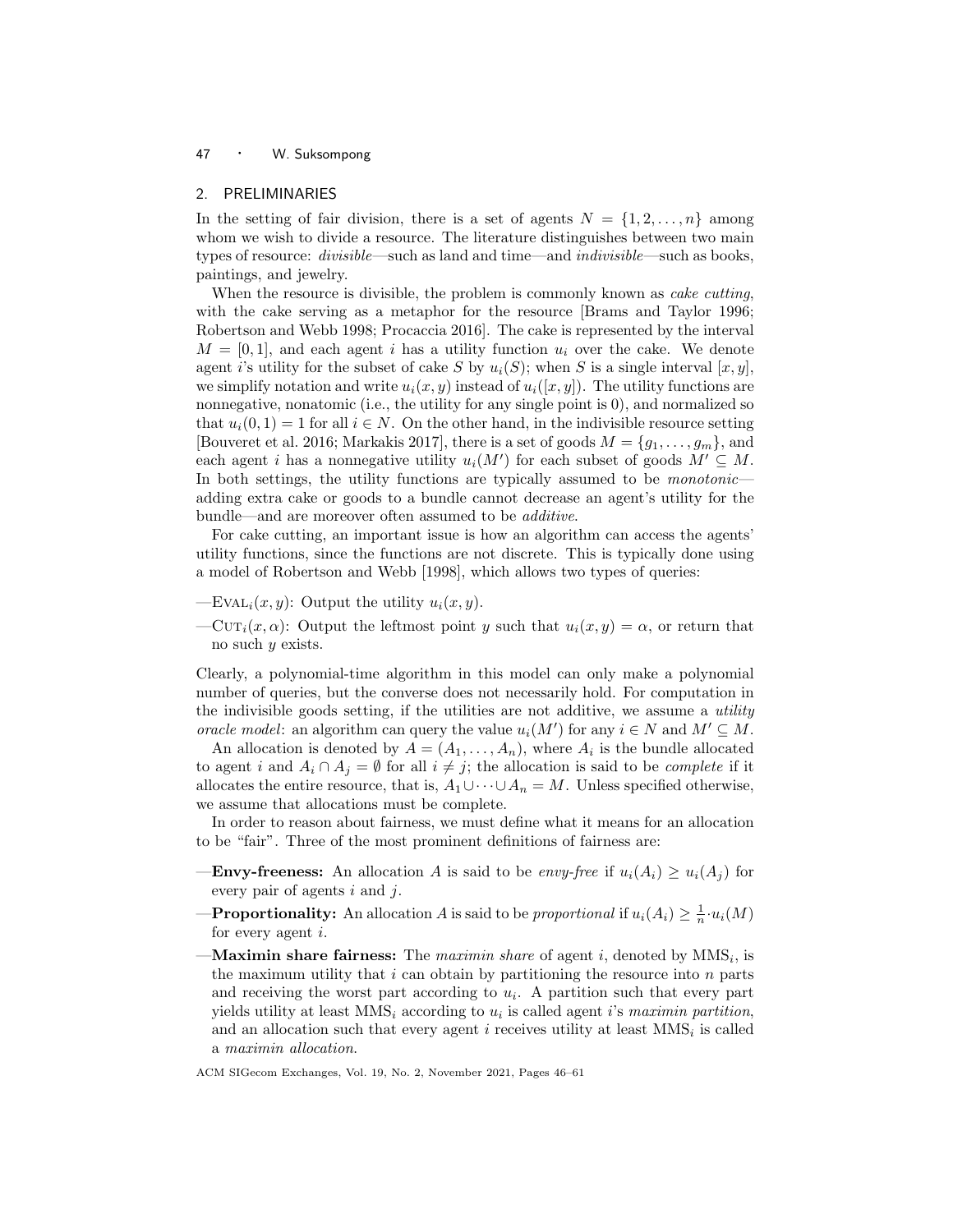Note that the first notion is "envy-based" whereas the latter two are "share-based". Crucially, when there are constraints on the feasible allocation, the same constraints are imposed on the partitions in the calculation of agents' maximin shares. As we will see, the robustness encoded in the definition of maximin share fairness makes it a particularly suitable benchmark in several constrained settings.

For indivisible goods, a natural relaxation of envy-freeness is the following:

**Envy-freeness up to** k goods: An allocation A of indivisible goods is said to be envy-free up to k goods (EFk) if for each pair of agents i and j, there exists a set  $B \subseteq A_i$  with  $|B| \leq k$  such that  $u_i(A_i) \geq u_i(A_i \setminus B)$ .

## 3. CONNECTIVITY CONSTRAINTS

The most frequently studied constraint in fair division is the connectivity of the resource allocated to each agent. Connectivity has been considered in cake cutting for several decades—as Stromquist [1980] memorably put it, without this constraint, there is a danger that agents who only hope for a modest piece of cake will instead receive a "countable union of crumbs". We survey work on connectivity in cake cutting as well as in extensions where the resource is represented by a graph.

## 3.1 Connected Cake Cutting

An early result in cake cutting is a protocol by Dubins and Spanier [1961] that computes a connected proportional allocation for any number of agents with additive utilities. A discrete version of their protocol proceeds as follows: First, ask each agent i for  $\text{Cur}_i(0, 1/n)$ , i.e., the leftmost point  $y_i$  such that  $u_i(0, y_i) = 1/n$ . An agent  $i^*$  who gives the smallest answer  $y_{i^*}$  receives the piece  $[0, y_{i^*}]$ ; the process is then recursively repeated with the remaining  $n - 1$  agents and remaining cake. When there is one agent left, that agent receives the entire leftover cake. The Dubins–Spanier protocol makes  $O(n^2)$  queries in the Robertson–Webb model. Even and Paz [1984] reduced the number of queries to  $O(n \log n)$  using a divideand-conquer approach, and Edmonds and Pruhs [2011] established a matching lower bound of  $\Omega(n \log n)$ , even when connectivity is not required.

While a connected proportional allocation of the cake is easy to obtain, combining connectivity and envy-freeness turns out to be much more complicated.<sup>1</sup> Stromquist [1980] and Su [1999] showed via topological approaches that a connected envy-free allocation always exists. Despite this existence result, Stromquist [2008] remarkably proved that no algorithm can compute such an allocation using a finite number of queries when there are at least three agents.<sup>2</sup> This raises the question of whether we can efficiently compute a connected allocation with low envy. If we are only concerned with the number of queries made, the answer is positive. For any  $\delta > 0$ , we say that an allocation is  $\delta$ -additive-envy-free if  $u_i(A_i) \geq u_i(A_i) - \delta$  for all  $i, j \in N$ , and  $\delta$ -multiplicative-envy-free if  $u_i(A_i) \geq u_i(A_j)/\delta$  for all  $i, j \in N$ .

THEOREM 3.1 [BRÂNZEI AND NISAN 2017]. For cake cutting with additive util-

<sup>&</sup>lt;sup>1</sup>Even without connectivity, currently the best envy-free protocol requires  $n^{n^{n^{n^{n}}}}$ queries [Aziz and Mackenzie 2016].

<sup>&</sup>lt;sup>2</sup>When  $n = 2$ , envy-freeness and proportionality are equivalent.

ACM SIGecom Exchanges, Vol. 19, No. 2, November 2021, Pages 46–61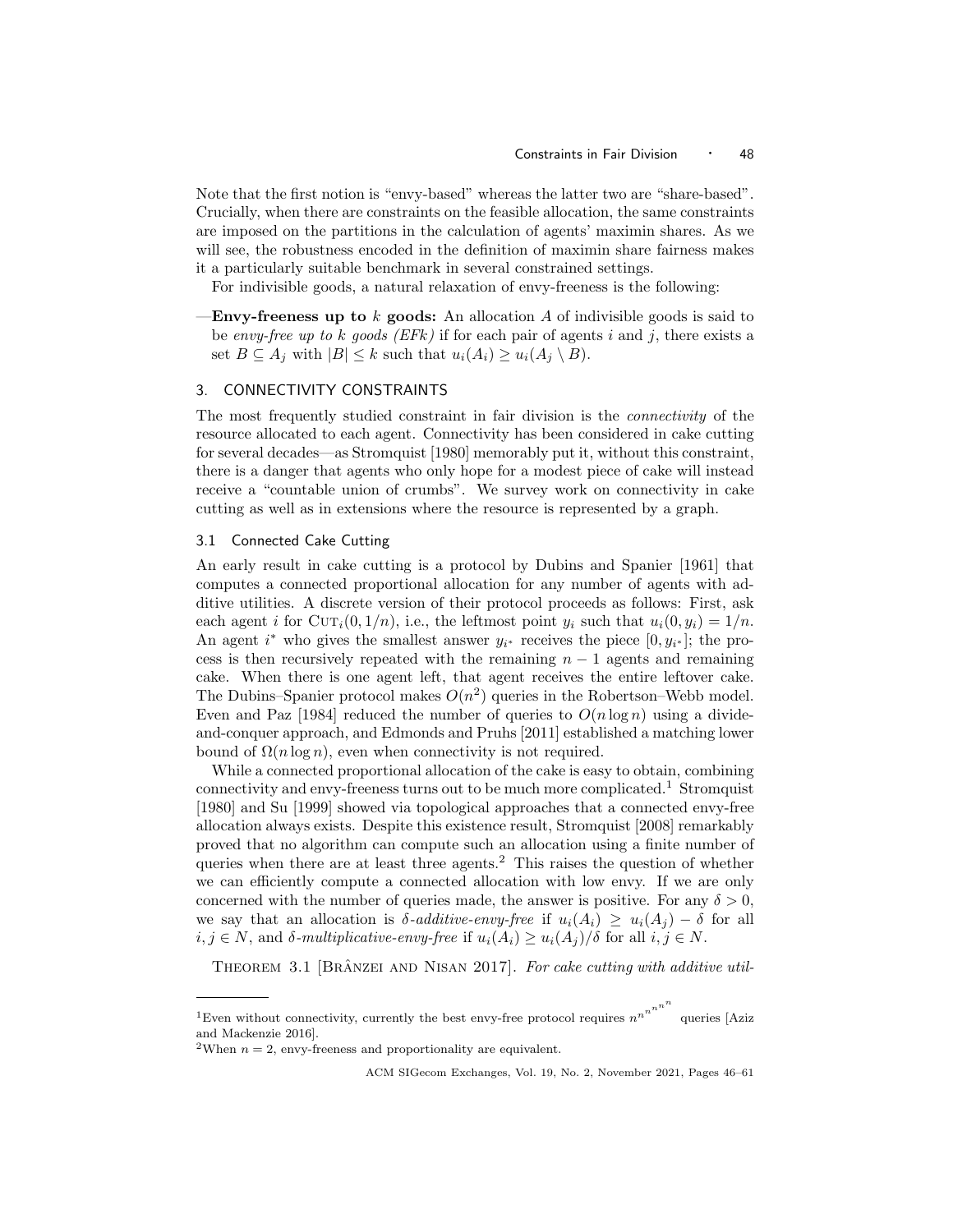ities and any  $\varepsilon > 0$ , there exists an algorithm that computes a connected  $\varepsilon$ -additiveenvy-free allocation using  $O(n/\varepsilon)$  queries in the Robertson–Webb model.

Brânzei and Nisan's algorithm works by asking each agent to cut the cake into pieces of value at most  $\varepsilon/4$  and performing a brute-force search over the space of all contiguous allocations with respect to the union of all agents' cuts; the existence of an  $\varepsilon$ -additive-envy-free allocation in the search space is guaranteed by the aforementioned result of Stromquist [1980]. Despite its low query complexity, the algorithm runs in time exponential in n, even for constant  $\varepsilon$ . When polynomial time is required, the current best additive approximation is due to Goldberg et al. [2020].

THEOREM 3.2 [GOLDBERG ET AL. 2020]. For cake cutting with additive utilities, there is a polynomial-time algorithm that computes a connected  $1/3$ -additiveenvy-free allocation using  $O(n^2)$  queries in the Robertson-Webb model.

Goldberg et al.'s algorithm shares similar ideas with the Dubins–Spanier protocol. First, using the CUT<sub>i</sub>(0, 1/3) query, it asks each agent i for the leftmost point  $y_i$ such that  $u_i(0, y_i) = 1/3$ . If such a point exists for at least one agent, an agent  $i^*$ who gives the smallest answer  $y_{i^*}$  receives the piece  $[0, y_{i^*}]$ , and the algorithm recurses over the remaining  $n - 1$  agents and remaining cake. Otherwise, if such a point  $y_i$  exists for none of the agents, the remaining cake is allocated to an arbitrary remaining agent. If we have run out of agents but there is still cake left, the leftover cake is allocated to the agent who receives the last piece. To see why the algorithm yields the desired guarantee, observe that an agent who receives a piece of value 1/3 has utility 2/3 for the remaining cake, and therefore has additive envy at most 1/3. On the other hand, the algorithm ensures that any agent who receives utility less than 1/3 does not value any other agent's piece more than 1/3, so the additive envy of such an agent is also at most 1/3.

Although Goldberg et al.'s algorithm achieves a decent additive approximation of envy-freeness, it may leave certain agents empty-handed, leading to an unbounded multiplicative approximation. Arunachaleswaran et al. [2019] proposed a different algorithm that simultaneously attains both multiplicative and additive guarantees.

THEOREM 3.3 [ARUNACHALESWARAN ET AL. 2019]. For cake cutting with additive utilities and any constant  $\delta \in (0,1/3]$ , there exists a polynomial-time algorithm that computes a connected  $(2 + \frac{9\delta}{n})$ -multiplicative-envy-free allocation.<sup>3</sup>

Note that a 2-multiplicative-envy-free allocation is also 1/3-additive-envy-free; this implies that Arunachaleswaran et al.'s algorithm guarantees an additive envy of close to 1/3. Their algorithm is more complex than Goldberg et al.'s and requires allocating successively higher-valued pieces to agents while ensuring that the partial allocation at any point during the execution is approximately envy-free.

In light of these algorithms, an important question is whether the approximation guarantees can be improved while at the same time maintaining efficient computation.

<sup>&</sup>lt;sup>3</sup>The conference version of their paper achieved a weaker bound of  $3 + \frac{9\delta}{n}$ ; the stronger bound was provided in their arXiv version.

ACM SIGecom Exchanges, Vol. 19, No. 2, November 2021, Pages 46–61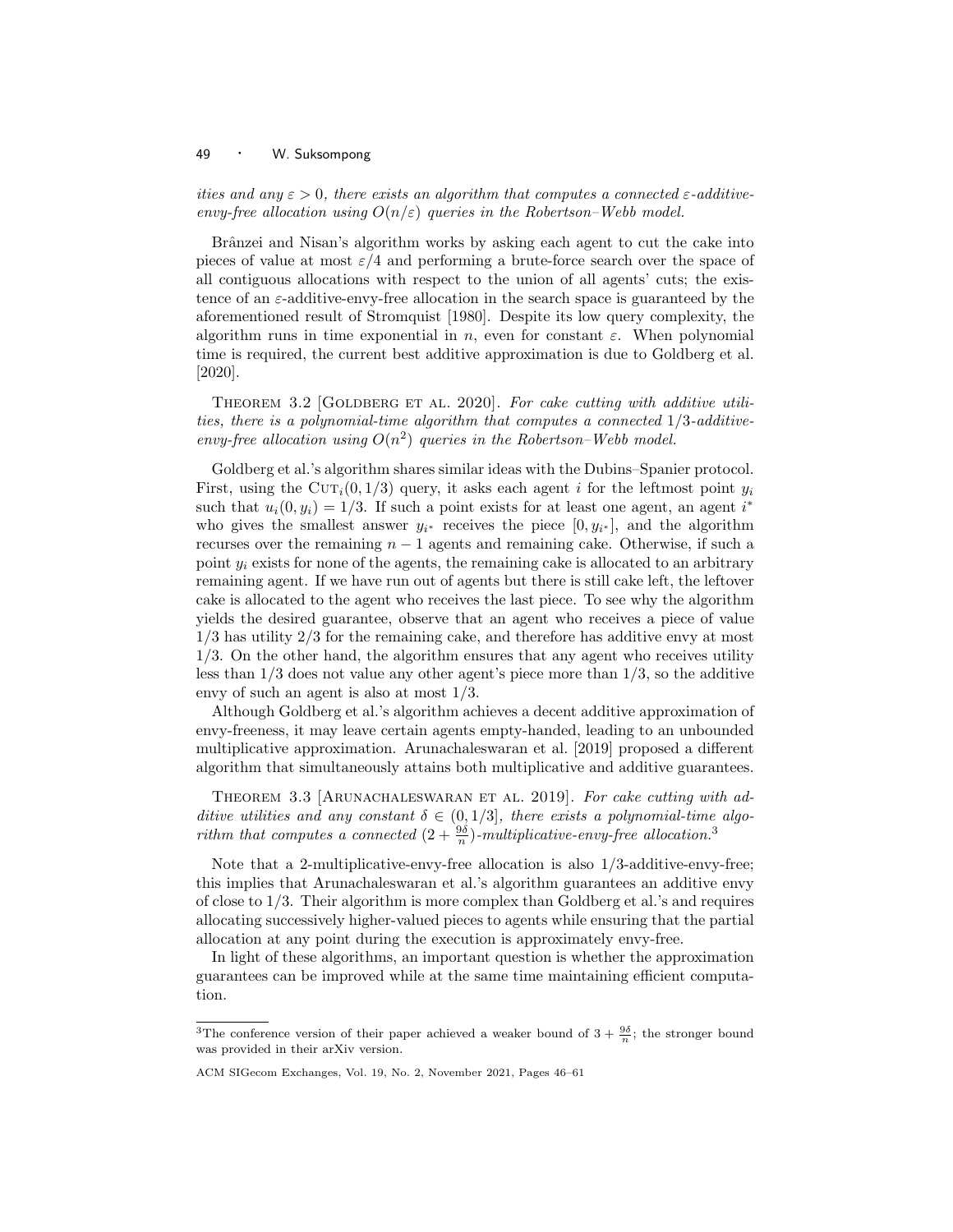Open problem 3.4. For cake cutting with additive utilities, which values of  $\varepsilon$  admit a polynomial-time algorithm that computes a connected  $\varepsilon$ -additive- or  $\varepsilon$ multiplicative-envy-free allocation? Does there exist a polynomial-time approximation scheme (PTAS) or a fully polynomial-time approximation scheme (FPTAS) for either type of approximation?<sup>4</sup>

Certain applications require additional constraints to be imposed on top of connectivity. For instance, there could be a temporal ordering in which the agents must be served, perhaps due to notions of seniority or the ease of switching from one agent to another in the service. Another example is when we divide a parcel of land and there is a road crossing the parcel, so one of the cut points must fall at the position of the road. A connected envy-free allocation is no longer guaranteed to exist when extra constraints are imposed. Goldberg et al. [2020] showed that for several constraints, deciding whether such an allocation exists is NP-hard.

#### 3.2 Indivisible Goods on a Graph

In contrast to cake cutting, the items in indivisible resource allocation do not come with an inherent linear order. Nevertheless, there are scenarios in which such an order is present, for example when allocating offices along a corridor or assigning hourly time slots for using a facility. Bouveret et al. [2017] proposed a general model wherein the items correspond to the vertices on an undirected graph  $G$ —this allows us to capture complex spatial or temporal relationships among the items. These authors showed that when the graph is a tree, maximin share fairness is an appropriate fairness notion. Recall that connectivity is also imposed when calculating the agents' maximin shares.

THEOREM 3.5 [BOUVERET ET AL. 2017]. For indivisible goods allocation with monotonic utilities, if G is a tree, there exists a connected maximin allocation.<sup>5</sup> Moreover, if the utilities are additive, such an allocation can be found in polynomial time, and each agent's maximin share can also be computed in polynomial time.

To understand how Bouveret et al.'s allocation algorithm works, consider first the case where  $G$  is a path. The algorithm proceeds over the path from left to right in a similar manner as the Dubins–Spanier protocol: At each step, for each agent *i*, it identifies a good  $g^i$  such that the block of remaining goods up to  $g^i$  is worth at least  $MMS_i$  to the agent. The algorithm then chooses an agent  $i^*$  with the leftmost  $g^{i^*}$ , allocates the block up to  $g^{i^*}$  to her, and recurses on the remaining agents and goods. The correctness follows from the observation that every time a block of goods is allocated, it interferes with at most one additional part of each remaining agent's maximin partition, so at the end the last agent  $i$  is still left with an entire part of her partition, and with it utility at least  $MMS_i$ .

When  $G$  is a tree, there is no notion of "left" or "right", so it is not immediate how to generalize the aforementioned algorithm. Nevertheless, a slight reformulation of

<sup>&</sup>lt;sup>4</sup>Deng et al. [2012] gave an FPTAS for additive approximation when  $n = 3$ .

 $5B$ ouveret et al. [2017] stated their result for additive utilities, but their proof also works for general monotonic utilities. Furthermore, the proof can be extended to (not necessarily connected) acyclic graphs.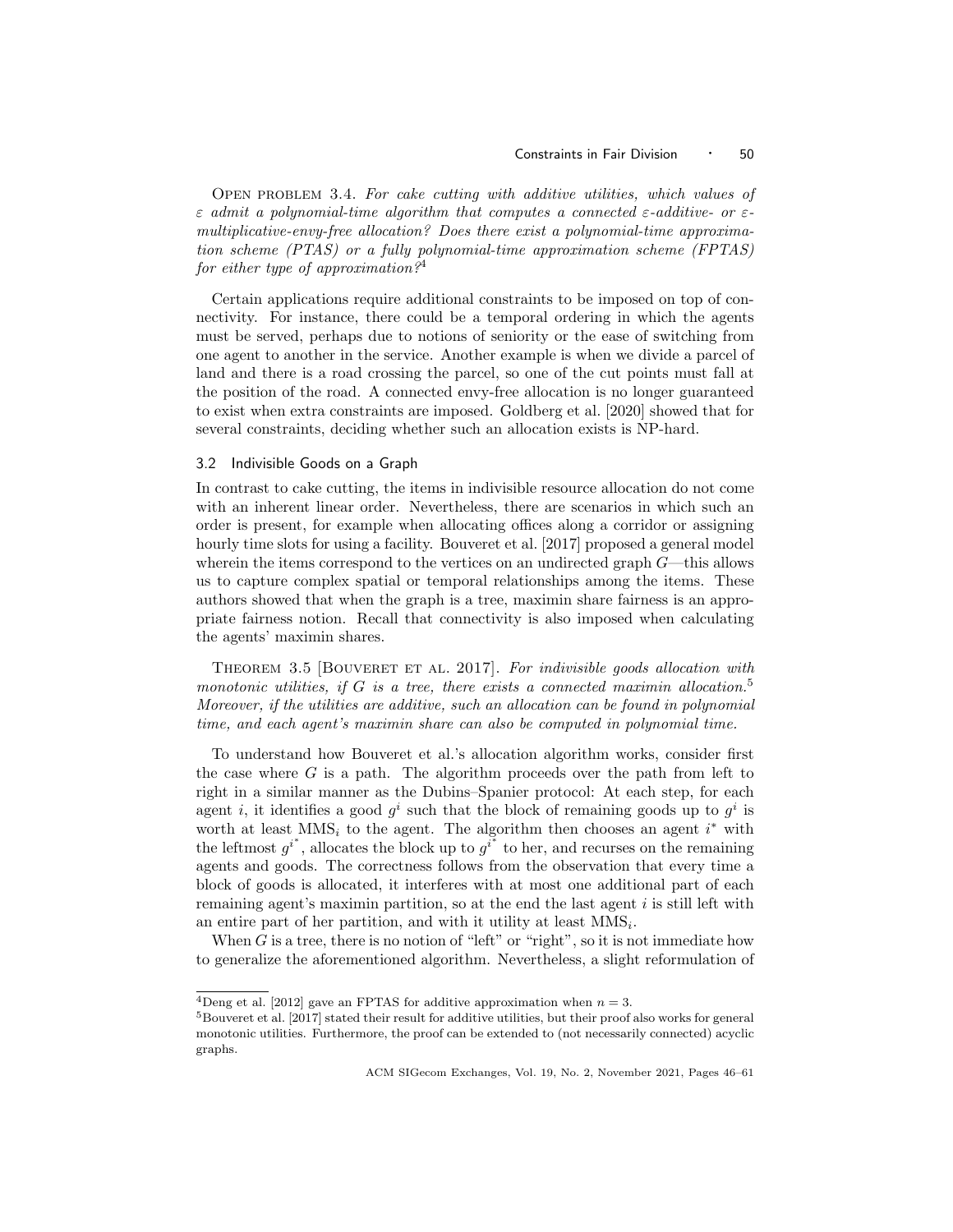

Fig. 1. Illustration of the last diminisher procedure on a tree. If the solid triangle is the current bundle and an agent diminishes it according to the thick mark, the new bundle is the dashed triangle.

the Dubins–Spanier protocol that turns out to be helpful is as a last diminisher procedure: every agent has an opportunity to "diminish" the existing piece whenever a smaller piece would still yield utility  $1/n$  to her, and the last agent to diminish receives the corresponding piece. Given indivisible goods on a tree, Bouveret et al.'s algorithm starts by rooting the tree at an arbitrary vertex. Each agent  $i$  is allowed to diminish the tree if a subtree of it already yields utility at least  $MMS_i$ (see Figure 1). The last agent to diminish receives the subtree, and the algorithm recurses over the remaining agents and leftover tree. The proof of correctness is similar to the one for paths in the previous paragraph.

What happens if  $G$  is not a tree? Bouveret et al. [2017] also gave an example demonstrating that even when  $G$  is a simple cycle, the maximin share guarantee can no longer be made. Consider 8 goods and 4 agents with the following utilities:

|                                 | $g_2$ |  | $g_3$ $g_4$ $g_5$ $g_6$ | $g_7$ | 98 |
|---------------------------------|-------|--|-------------------------|-------|----|
| Agents 1, 2   1   4   4   1   3 |       |  |                         |       |    |
| Agents 3, 4   4   4   1   3     |       |  |                         |       |    |

The goods  $g_1, \ldots, g_8$  lie on a cycle in this order. All agents have a maximin share of 5: For the first two agents, this can be seen by the partition

$$
{g_1, g_2}, {g_3, g_4}, {g_5, g_6}, {g_7, g_8},
$$

while for the last two agents, this is witnessed by the partition

$$
{g_2, g_3}, {g_4, g_5}, {g_6, g_7}, {g_8, g_1}.
$$

However, one can check that no connected allocation gives every agent a utility of at least 5; in fact, since all utilities are integers, one of the agents must receive utility at most 4. Lonc and Truszczynski [2020] proved that when agents have additive utilities and G is a cycle, it is possible to guarantee to every agent  $\frac{\sqrt{5}-1}{2} \approx 0.62$ times her maximin share, and better bounds can be obtained when the number of agents is small.

OPEN PROBLEM 3.6. For indivisible goods allocation, for each graph G and number of agents n, what is the maximum r such that for any n agents with additive/monotonic utilities, there exists a connected allocation that gives each agent i a utility of at least  $r \cdot \text{MMS}_i$ ?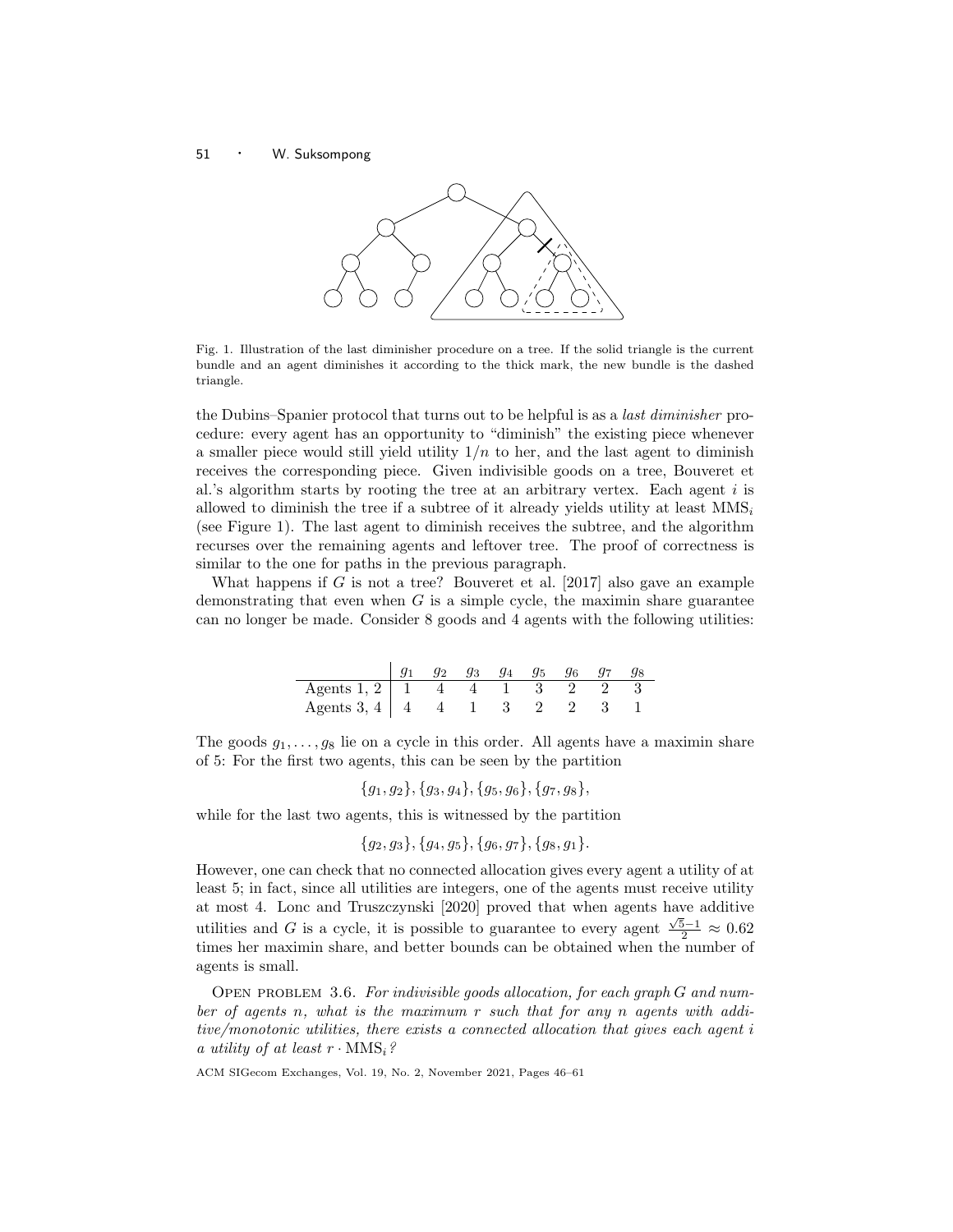Notice that although a cycle permits more connected allocations than a path, it offers less guarantee in terms of the maximin share—this is a consequence of the connectivity constraint being imposed on the maximin share calculation. Bei et al. [2021] studied the price of connectivity, which they defined as the worst-case ratio between the unconstrained and constrained maximin shares for each  $G$  and  $n$ .

Unlike in cake cutting, it is clear that envy-freeness and proportionality cannot always be attained with indivisible goods—the canonical example involves two agents who compete for a single valuable good. Bouveret et al. [2017] proved that deciding whether an envy-free allocation exists is NP-hard when  $G$  is a path or a star, whereas the corresponding question with proportionality remains hard for paths but can be solved in polynomial time for stars. Bouveret et al. [2019] performed similar complexity analyses when the items are *chores* (i.e., they yield disutilities to the agents).

In order to bound the envy among agents, Bilò et al. [2019] focused on envyfreeness relaxations.

THEOREM 3.7 [BILO ET AL. 2019]. For indivisible goods allocation with monotonic utilities, if G is a path, there exists a connected EF2 allocation.<sup>6</sup>

Bilò et al.'s proof relies on a variant of Sperner's lemma; a similar technique was used by Su [1999] to establish the existence of a connected envy-free allocation in cake cutting. Bilò et al. also showed that EF2 can be improved to EF1 when  $n \leq 4$ . Suksompong [2019] demonstrated that the same improvement can be attained when agents have *binary* additive utilities, i.e., each agent has utility 0 or 1 for each good. For constant n, an allocation that meets any of these guarantees can be found efficiently by brute-force search, since the number of connected allocations is polynomial in m in this case.

Open problem 3.8. For indivisible goods allocation with additive/monotonic utilities, if G is a path, does there always exist a connected  $EFT$  allocation? What is the complexity of computing a connected EF2 allocation? What about computing a connected EF1 allocation when agents have binary additive utilities?

Misra et al. [2021] considered another fairness notion called equitability with respect to paths. Beyond paths, Bilò et al. [2019] characterized the graphs that guarantee EF1 when  $n = 2$ . Bei et al. [2021] generalized this result by providing for each graph  $G$  the smallest  $k$  such that a connected EF $k$  allocation with respect to G always exists. Igarashi and Peters [2019] studied fairness in conjunction with the economic efficiency notion of Pareto optimality.

OPEN PROBLEM 3.9. For indivisible goods allocation, for each graph  $G$  and number of agents n, what is the minimum k such that for any n agents with additive/monotonic utilities, there exists a connected EFk allocation?

#### 3.3 Graphical Cake Cutting

Like indivisible goods, the interval cake in cake cutting can also be generalized to an arbitrary graph: the resulting model, called graphical cake cutting, captures the

 $^6\mathrm{The}$  theorem extends to all graphs  $G$  that contain a Hamiltonian path, since finding a connected EF2 allocation with respect to G reduces to finding one with respect to its Hamiltonian path.

ACM SIGecom Exchanges, Vol. 19, No. 2, November 2021, Pages 46–61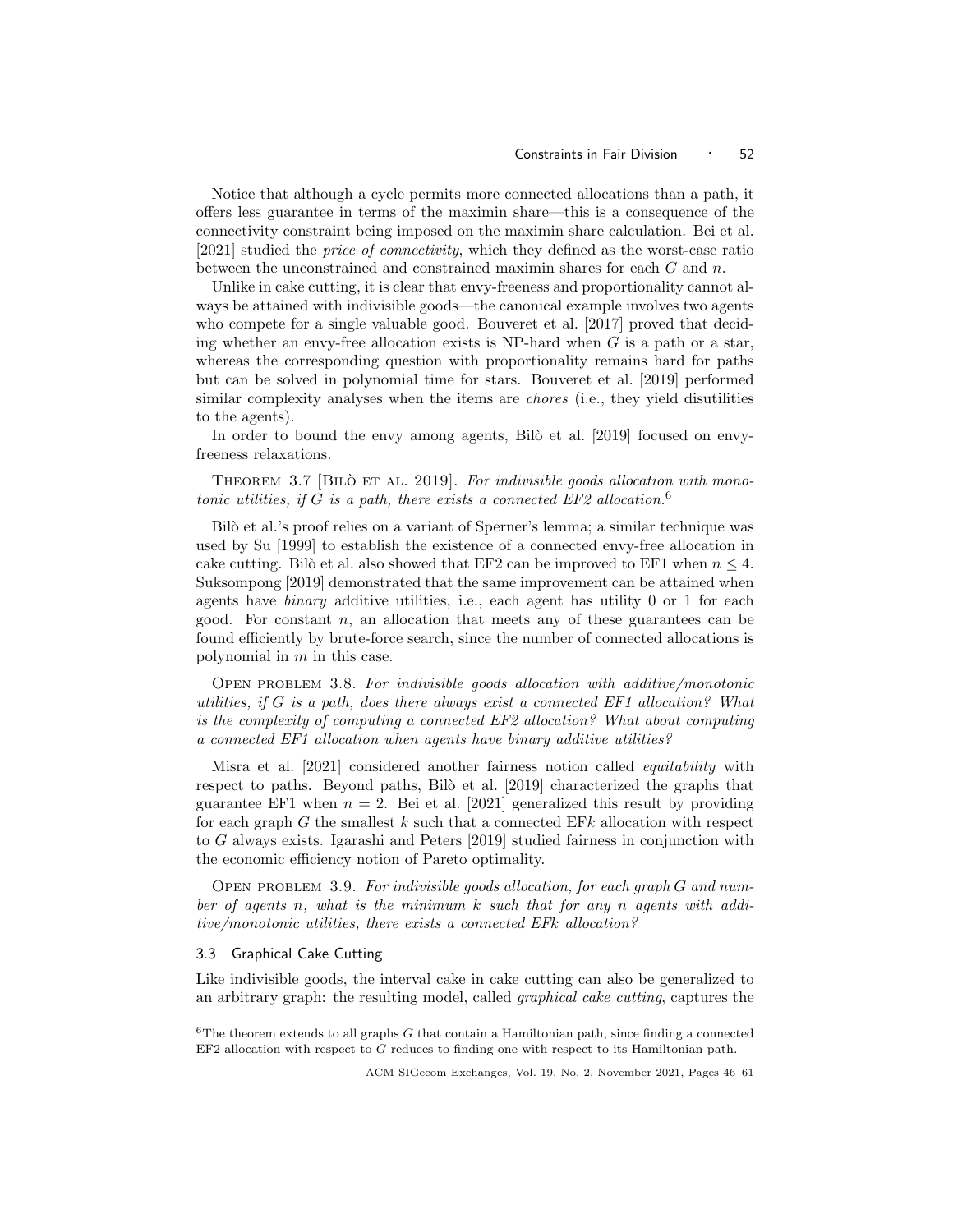division of graphical resources such as road networks. While full proportionality can no longer be guaranteed together with connectivity, Bei and Suksompong [2021] showed that more than half of the guarantee can be recovered.

Theorem 3.10 [Bei and Suksompong 2021]. For graphical cake cutting with  $additive$  utilities and any connected graph  $G,$  there exists a connected allocation such that every agent receives utility at least<sup>7</sup>  $\frac{1}{2n-1}$ .

The tightness of this bound follows by considering a star with  $2n - 1$  edges and uniform utilities over the edges: in any connected allocation, one of the agents is restricted to at most one edge. Bei and Suksompong's algorithm uses a recursive approach similar to the Dubins–Spanier protocol. Letting  $\alpha = \frac{1}{2n-1}$ , at each stage, it finds a connected piece worth at least  $\alpha$  to one agent and at most  $2\alpha$  to every remaining agent, such that the cake with this piece taken away remains connected; this ensures that at the end, the last agent receives utility at least  $1-(n-1)\cdot 2\alpha = \alpha$ . In order to identify a desired piece, the algorithm roots the tree at an arbitrary vertex and identifies a lowest vertex v whose subtree is worth at least  $\alpha$  to some agent. If at least one of the branches of  $v$  along with the corresponding subtree is worth at least  $\alpha$  to some agent, the algorithm finds the lowest point on the branch such that the cake below it yields utility exactly  $\alpha$  to some agent—this piece of cake is therefore worth at most  $\alpha$  to every other agent. On the other hand, if none of the branches along with its subtree is worth at least  $\alpha$  to any agent, the algorithm adds these branches one by one until the resulting cake yields utility at least  $\alpha$  to some agent—this guarantees that the cake has value at most  $2\alpha$  to every other agent.

For two agents, Bei and Suksompong determined the optimal guarantee that can be made for each graph; perhaps surprisingly, this guarantee is always either 1/2 or  $1/3$ . Nevertheless, little is known beyond the case  $n = 2$ .

OPEN PROBLEM 3.11. For graphical cake cutting with additive utilities, for each graph G and number of agents  $n \geq 3$ , what is the largest c such that there always exists a connected allocation that gives each agent a utility of at least  $c$ ?

Graphical cake cutting has also been studied with respect to other fairness notions. Elkind et al. [2021a] showed that maximin share fairness can be attained for acyclic graphs if sharing vertices is prohibited, but may be unattainable even for stars if sharing is allowed; this further highlights the difference that the sharing assumption makes. Igarashi and Zwicker [2021] considered envy-freeness when vertices cannot be shared and characterized the graphs that guarantee the existence of a connected envy-free allocation simultaneously for all  $n$ .

Given that a motivation for imposing connectivity is to avoid allocating a "union of crumbs", a natural question is what happens when we relax this constraint and allow each agent to receive a small number of connected pieces. Bei and Suksompong [2021] showed that when  $n = 2$ , if the two agents can receive up to a total of  $d+1$  connected pieces, a utility of  $\frac{1}{2} - \frac{1}{2 \cdot 3^d}$  can be guaranteed for each

 $\overline{7A}$  subtle point is that for this result, we must assume that vertices can be shared by more than one agent. Otherwise, for a star with  $t \gg n$  edges and uniform utilities over the edges, each of the  $n - 1$  agents who do not receive the center vertex will be restricted to at most one edge and therefore receive utility at most  $1/t \ll 1/n$ .

ACM SIGecom Exchanges, Vol. 19, No. 2, November 2021, Pages 46–61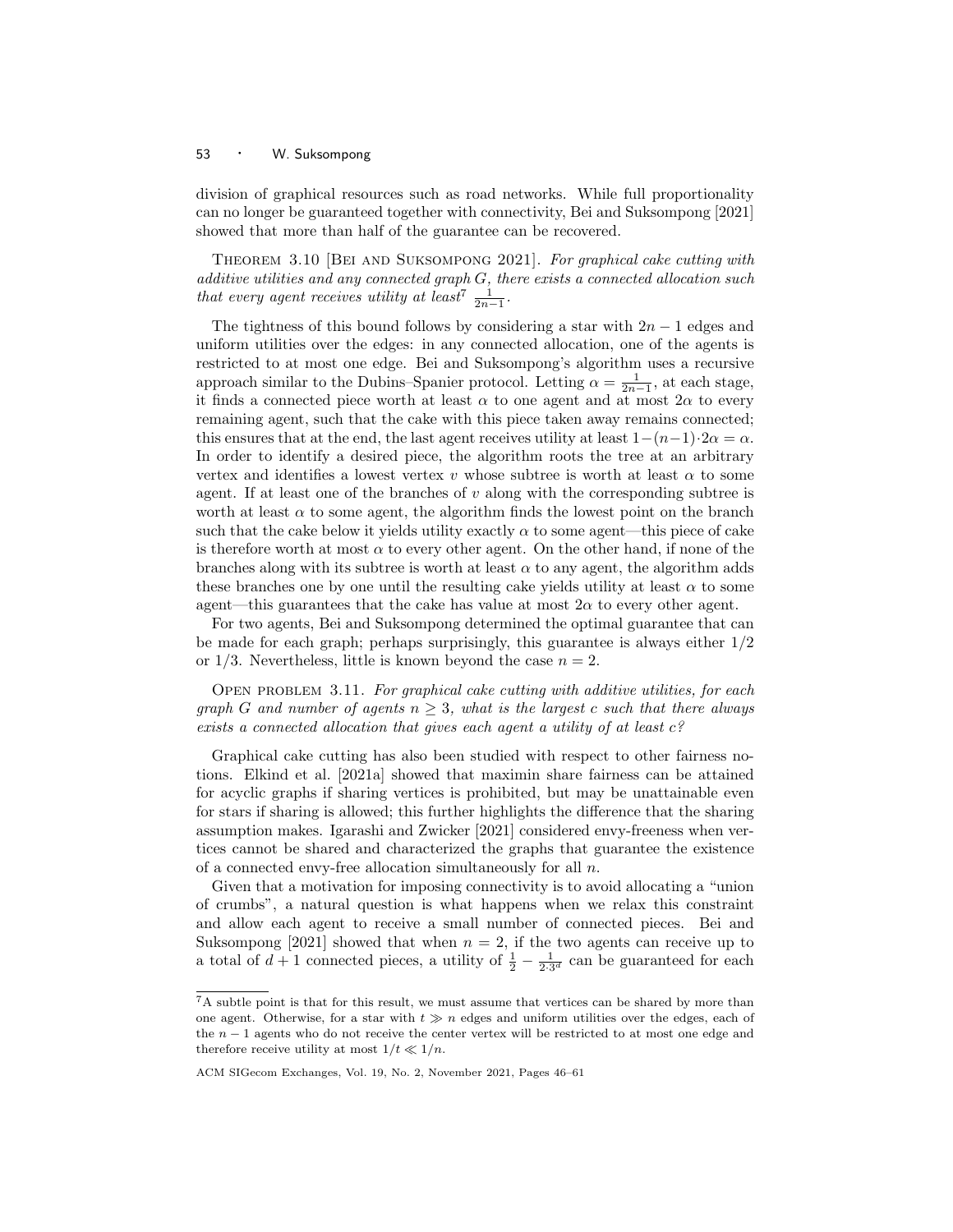agent, and this bound is tight. Exploring this kind of relaxations further for both cake cutting and indivisible goods is an interesting direction for future work.<sup>8</sup>

# 4. CARDINALITY AND MATROID CONSTRAINTS

Imagine a museum that is faced with the task of distributing a set of exhibits among its newly opened branches. Since the branches have a capacity limit, it wants to ensure that the allocation is balanced, i.e., the numbers of exhibits that different branches receive differ by at most one. Can the museum always find a balanced allocation that is fair to the curators of these new branches?

If the curators' utilities over the exhibits are additive, the task can be accomplished by the classic round-robin algorithm, wherein the branches take turns picking their favorite exhibit from the remaining ones until the exhibits run out. The output of the round-robin algorithm is always EF1. However, this guarantee relies crucially on additivity.<sup>9</sup> For arbitrary monotonic utilities, Kyropoulou et al. [2020] showed that a balanced EF1 allocation exists when there are two agents, but the question remains intriguingly open for higher numbers of agents.

Open problem 4.1. For indivisible goods allocation with monotonic utilities and  $n \geq 3$ , does there always exist a balanced EF1 allocation?

Balancedness is a basic cardinality constraint.<sup>10</sup> More generally, the exhibits may be categorized into paintings, sculpture, pottery, and so on, and the museum wants to ensure a balanced distribution within each category. When utilities are additive, these sophisticated constraints can still be satisfied.

Theorem 4.2 [Biswas and Barman 2018]. For indivisible goods allocation, if the agents have additive utilities and the goods are categorized into types, there exists an EF1 allocation that is balanced with respect to each type. Moreover, such an allocation can be found in polynomial time.

Biswas and Barman's algorithm works by allocating the goods one category at a time using round-robin. After it has allocated all goods of a category, it updates the "envy graph" between agents by eliminating cycles in the graph.<sup>11</sup> The round-robin order for the next category of goods is then determined by an arbitrary topological ordering in the resulting acyclic envy graph—in particular, if agent  $i$  envies agent  $j$ , then  $i$  comes before  $j$  in the order.

Besides EF1, Biswas and Barman also showed that a constant fraction of the agents' maximin shares can be guaranteed under category constraints; their approximation was improved by Hummel and Hetland [2021b]. Moreover, Biswas and Barman considered a broader class of constraints defined by a matroid. Specifically, the bundle of goods allocated to each agent must form an independent set of the

<sup>8</sup>Similar relaxations have also been studied in cake cutting by Arunachaleswaran and Gopalakrishnan [2018] and Segal-Halevi [2021].

<sup>&</sup>lt;sup>9</sup>In fact, the guarantee holds for the larger class of *responsive utilities*; see, e.g., [Kyropoulou et al. 2020].

<sup>&</sup>lt;sup>10</sup>Another application in which balancedness plays an important role is assigning conference papers to reviewers—see the paper by Garg et al. [2010] for an example of work in this line.

 $^{11}\mathrm{This}$ idea was used by Lipton et al. [2004] in the unconstrained allocation setting.

ACM SIGecom Exchanges, Vol. 19, No. 2, November 2021, Pages 46–61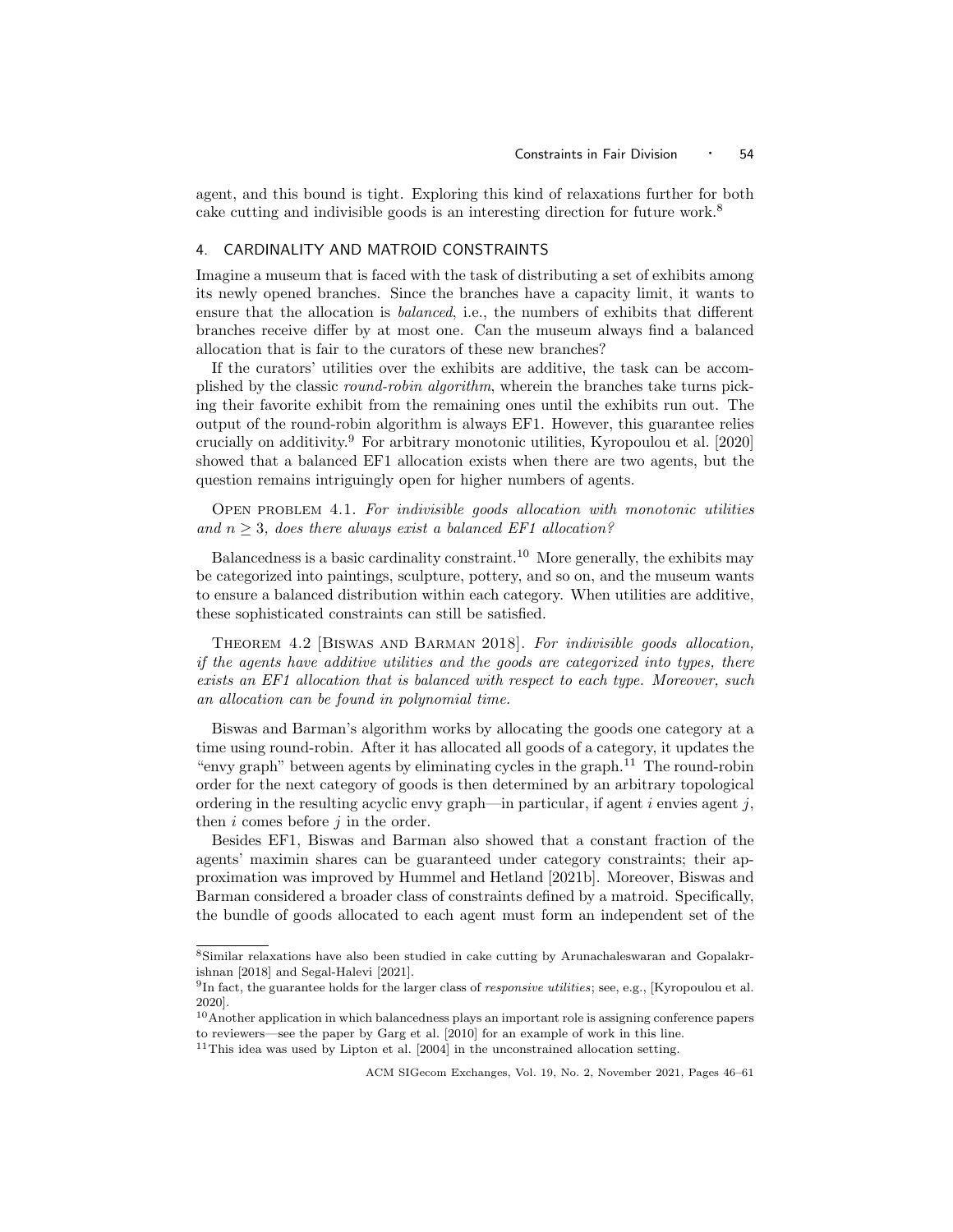(common) matroid. They showed that when the matroid is laminar and the agents have identical utilities, EF1 can again be guaranteed.

Theorem 4.3 [Biswas and Barman 2018]. For indivisible goods allocation and a laminar matroid  $M$ , if the agents have identical additive utilities, each agent's bundle must form an independent set of  $\mathcal{M}$ , and there is at least one feasible allocation, then there is a feasible EF1 allocation. Moreover, such an allocation can be found in polynomial time. $12$ 

The conference version of Biswas and Barman's paper made this claim for all matroids. However, their proof contained a flaw, and the statement was subsequently weakened to laminar matroids in their arXiv version. The existence question therefore remains open, even for two agents with identical utilities.

Open problem 4.4. For indivisible goods allocation with identical additive utilities and a matroid  $\mathcal{M}$ , if each agent's bundle must form an independent set of  $\mathcal M$ and there is at least one feasible allocation, does there always exist a feasible EF1 allocation? What about for non-identical additive utilities?

Dror et al. [2021] examined EF1 in the setting where different agents may have different matroid constraints. Gourvès et al.  $[2014]$  and Gourvès and Monnot  $[2019]$ also considered matroid constraints, but imposed the constraint on the set of all allocated goods (as opposed to each agent's set); their setting therefore allows allocations to be incomplete. Li and Vetta [2021] studied maximin share approximations for set systems satisfying the *hereditary property*, i.e., any subset of a feasible set is also feasible—note that all matroids satisfy this property.

In cake cutting, an analog of cardinality constraints where all agents must receive the same amount of cake has been studied by Jojić et al. [2021].

# 5. GEOMETRIC CONSTRAINTS

When allocating two-dimensional resources such as land or advertising spaces, geometric considerations are crucial: it is hard to build a house on a  $5 \times 500$  meter land plot or put an advertisement on a 1 centimeter wide strip. Segal-Halevi et al. [2017] studied land division with the assumption that each piece must be a rectangle whose length-to-width ratio is at most r, for some given parameter  $r \geq 1$ . When  $r = 1$ , the pieces are required to be squares. Similarly to graphical cake cutting (Section 3.3), full proportionality cannot be attained under such constraints, but a constant factor can be recovered.

THEOREM 5.1 [SEGAL-HALEVI ET AL. 2017]. For land division with additive utilities, if the land is a square, there exists an allocation such that all allocated pieces are squares and every agent receives utility at least  $\frac{1}{4n-4}$ .

The algorithm that achieves this guarantee is formulated as a sequence of auctions, in which agents bid for pieces that they view as having sufficiently high value. On the other hand, Segal-Halevi et al. proved an upper bound of  $\frac{1}{2n}$ , which is tight for  $n = 2$  but leaves a gap for larger n.

<sup>12</sup>This assumes, as is standard in matroid theory, that an algorithm can query whether a set of goods is independent in constant time.

ACM SIGecom Exchanges, Vol. 19, No. 2, November 2021, Pages 46–61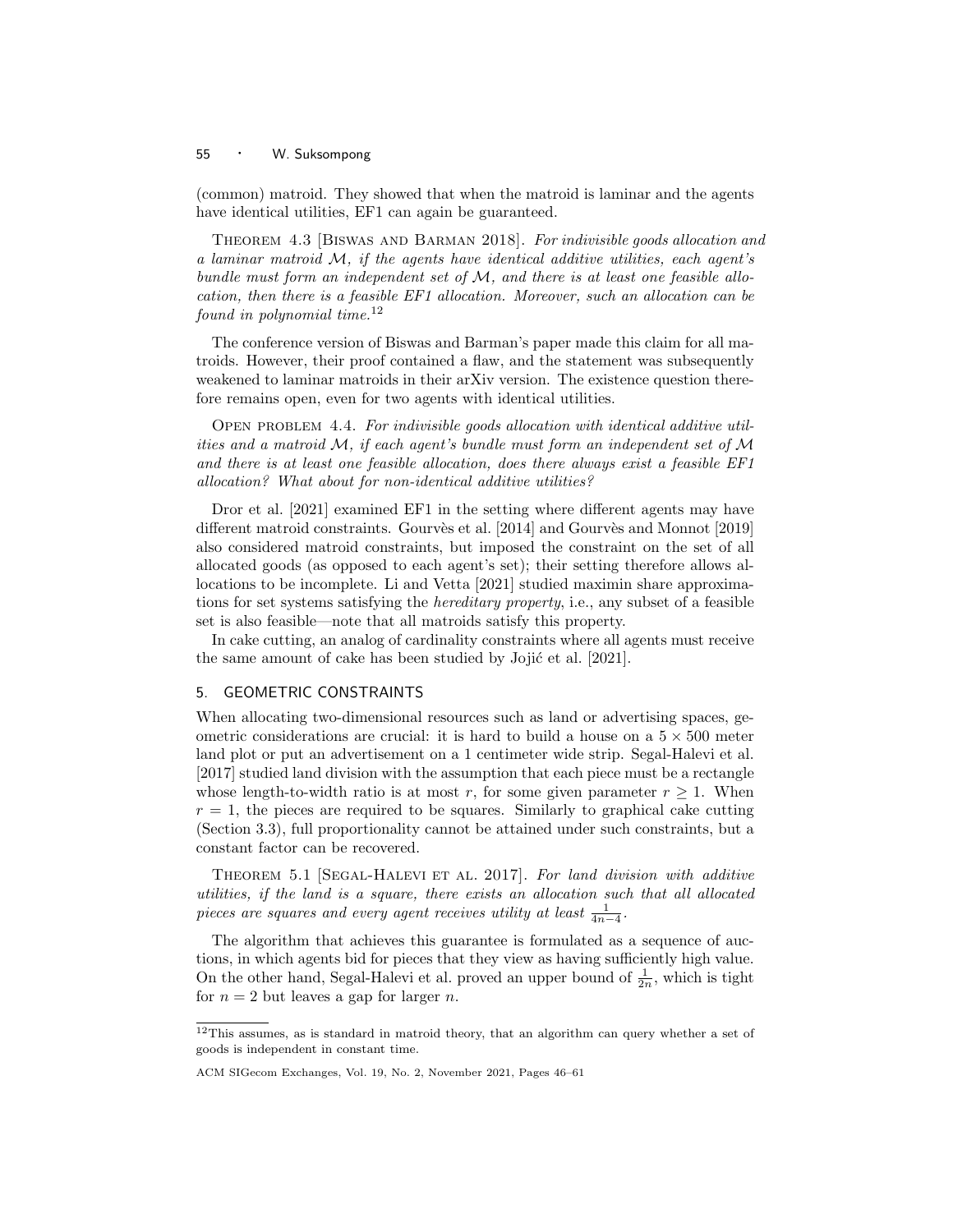Open problem 5.2. For land division with additive utilities and each number of agents  $n$ , if the land is a square, what is the largest c for which there always exists an allocation such that all allocated pieces are squares and every agent receives a utility of at least c? What if instead of being squares, the pieces are required to have a length-to-width ratio of at most r for some given  $r > 1$ ?

Land allocation with pieces of usable shapes has also been studied with respect to envy-freeness [Segal-Halevi et al. 2020] and maximin share fairness [Elkind et al. 2021b].

## 6. SEPARATION CONSTRAINTS

In times of a pandemic, a ubiquitous restriction concerns social distancing: each pair of agents should be separated by at least a certain distance s, where  $s > 0$ is a given parameter. Separation constraints are also relevant in the allocation of machine processing time, where we need time to erase data from the previous process before the next one can be started, as well as in land division, where we want space between different plots in order to avoid cross-fertilization. In cake cutting, envy-freeness and proportionality cannot always be satisfied in light of separation, for example when all agents place their entire value on a tiny piece of length less than s. Moreover, unlike with graphical or geometric constraints (Sections 3.3 and 5, respectively), the same example shows that even approximate proportionality cannot necessarily be fulfilled. Fortunately, maximin share fairness once again comes to the rescue.

THEOREM 6.1 [ELKIND ET AL. 2021c]. For cake cutting with monotonic utilities and separation constraints, there exists a connected maximin allocation. Moreover, if the utilities are additive, given the maximin shares of all agents, there exists a polynomial-time algorithm that computes such an allocation using  $O(n^2)$  queries in the Robertson–Webb model.

Elkind et al.'s algorithm processes the cake from left to right in a similar way as the Dubins–Spanier protocol. An interesting question is whether it is possible to use only  $O(n \log n)$  queries, as the Even–Paz protocol does in the setting without separation (cf. Section 3.1).

OPEN PROBLEM  $6.2.$  For cake cutting with additive utilities and separation constraints, given the maximin shares of all agents, is there an algorithm that computes a connected maximin allocation using  $O(n \log n)$  queries in the Robertson–Webb model?

The algorithm in Theorem 6.1 requires the knowledge of agents' maximin shares in order to make the appropriate cut queries. Elkind et al. proved that, perhaps surprisingly, this knowledge cannot be attained with a finite number of queries in the Robertson–Webb model; the impossibility holds even when  $n = 2$ . They therefore considered approximation and showed that for any  $\varepsilon > 0$ , a connected allocation in which each agent i receives utility at least  $MMS_i - \varepsilon$  can be found using  $O(n^2 \log(1/\varepsilon))$  queries.

In addition to cake cutting, Elkind et al. [2021c] investigated pie cutting, where the pie represents a one-dimensional circular resource such as the shoreline of an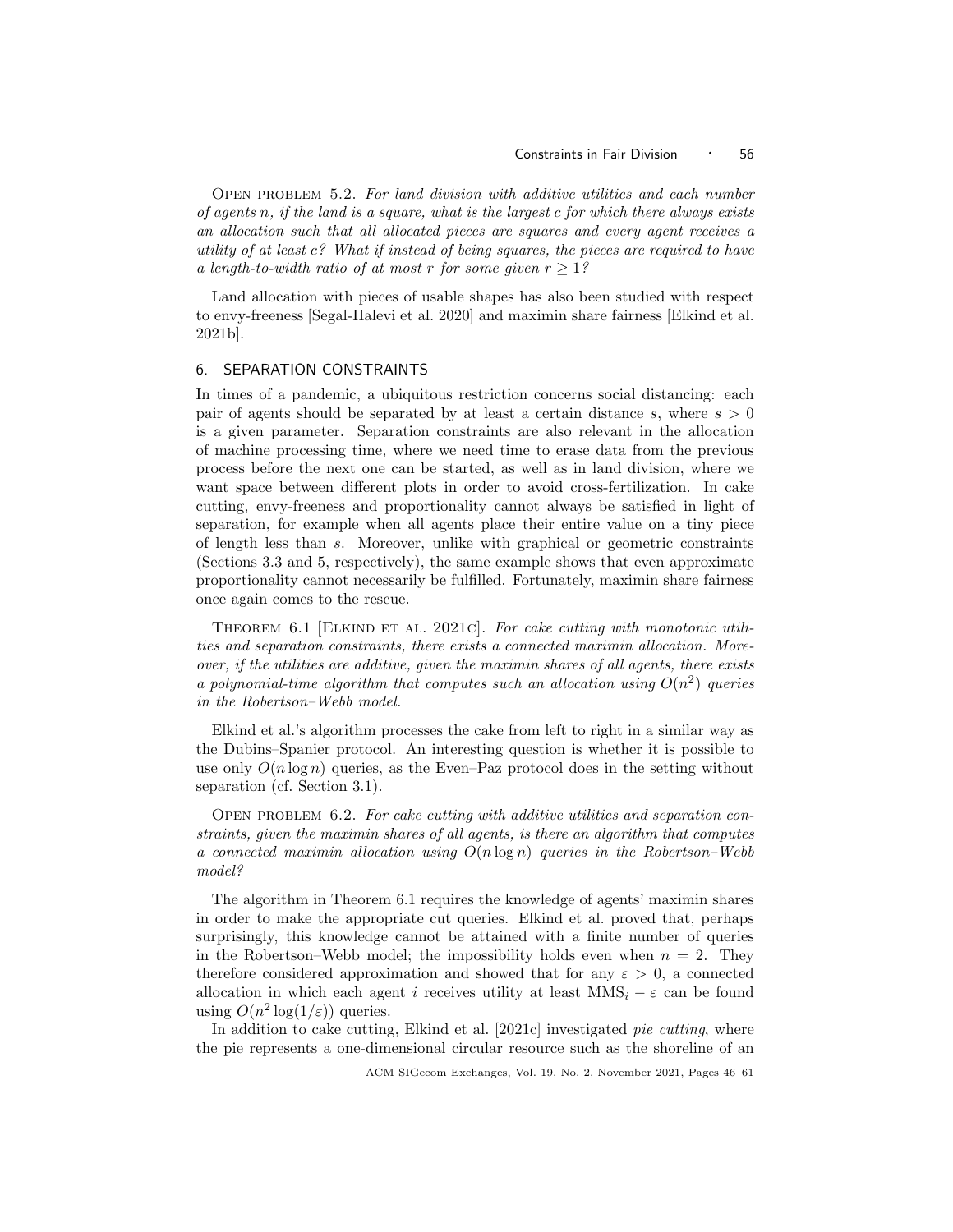island or a daily schedule for using a facility. For pie cutting, maximin share fairness or any multiplicative approximation thereof cannot be attained. Nevertheless, a relaxation that turns out to be appropriate is the  $1$ -out-of-k maximin share, where we compute an agent's maximin share by partitioning into  $k$  parts instead of  $n$ , for a given parameter  $k > n$ —for pie cutting, it suffices to take  $k = n + 1$ . The same authors also examined graphical cake cutting [Elkind et al. 2021a] and land division [Elkind et al. 2021b] under separation constraints; in both of these settings, the 1-out-of- $k$  maximin share provides useful fairness guarantees as well.

# 7. BUDGET CONSTRAINTS

The cardinality constraints in Section 4 implicitly assume that all goods take up the same amount of space. A natural generalization studied by Wu et al. [2021] is to allow different goods to have varying *costs*, which can represent the amount of space that they take, and endow each agent with a limited *budget* for the goods. In the case that no complete allocation is budget-feasible, Wu et al. assumed that the remaining goods go to a charity. Since agents may have distinct budgets, the definition of EF1 must be adjusted accordingly: An allocation is said to be EF1 if for any pair of agents i, j, for any subset  $X_j \subseteq A_j$  of cost at most i's budget, there exists a set  $B \subseteq X_j$  with  $|B| \leq 1$  such that  $u_i(A_i) \geq u_i(X_j \setminus B)$ . More generally, for any  $\tau \in [0, 1]$ , we can define  $\tau$ -EF1 in the same way except that the inequality is changed to  $u_i(A_i) \geq \tau \cdot u_i(X_j \setminus B)$ . Wu et al. focused on the maximum Nash welfare (MNW) solution, which chooses an allocation that maximizes the product of the agents' utilities subject to budget-feasibility.

THEOREM 7.1 [WU ET AL. 2021]. For indivisible goods allocation with additive utilities and budget constraints, the MNW solution is always  $1/4$ -EF1. Moreover, the factor  $1/4$  is tight.

Theorem 7.1 stands in contrast with the unconstrained setting, where Caragiannis et al. [2019] showed that the MNW solution is fully EF1. It leaves the question of whether other methods can achieve EF1 with budget constraints.

Open problem 7.2. For indivisible goods allocation with additive utilities and budget constraints, does there always exist an EF1 allocation?

When the agents have identical additive utilities, Gan et al. [2021] improved the approximation factor to  $1/2$  via a greedy algorithm which runs in polynomial time.

## 8. CONFLICT CONSTRAINTS

If the goods to be allocated represent activities, it may not be possible for an agent to participate in activities whose time periods overlap. Hummel and Hetland [2021a] modeled such constraints using a *conflict graph*, an undirected graph in which there is an edge between two goods if and only if they cannot both be allocated to the same agent. Under mild conditions, these authors showed that a constant fraction of the maximin share can be guaranteed for any conflict graph.

THEOREM 8.1 [HUMMEL AND HETLAND 2021A]. For indivisible goods allocation with additive utilities and a conflict graph, if the number of agents is strictly larger than the maximum degree of the conflict graph, then there exists an allocation respecting the conflict graph that gives each agent *i* a utility of at least  $\frac{1}{3} \cdot \text{MMS}_i$ .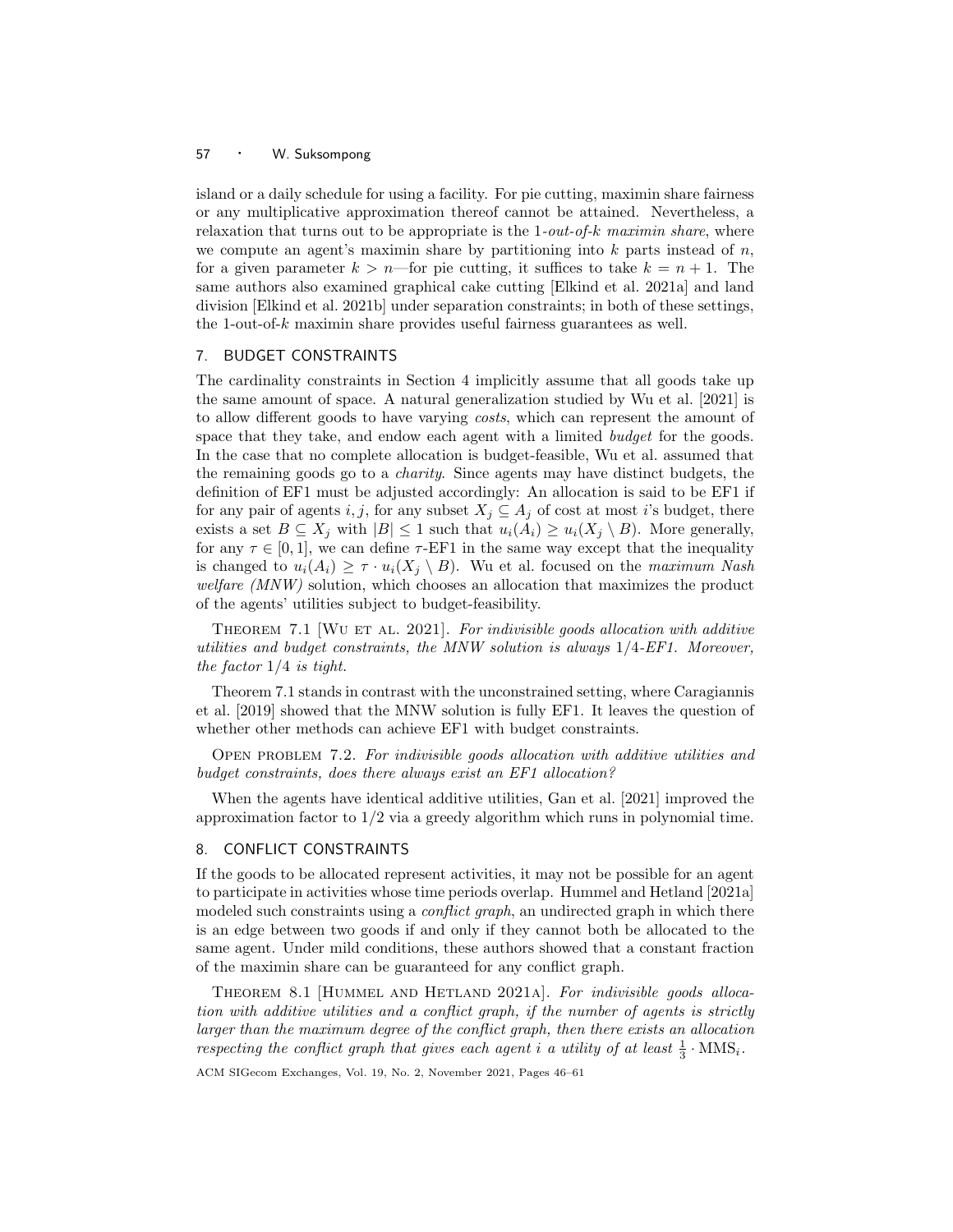Hummel and Hetland provided better bounds for certain values of  $n$  and conflict graphs, and also considered EF1. Chiarelli et al. [2020] studied conflict constraints for partial allocations that maximize the utility of the worst-off agent.

Another model involving conflict constraints was introduced by Hosseini et al. [2020]. In their model, there is a cake consisting of multiple layers, and an allocation is feasible if each agent receives a bundle such that the pieces belonging to different layers do not overlap. This model captures, for example, the assignment of time for using different facilities—an agent cannot use more than one facility simultaneously. Extending the existence of connected envy-free and proportional allocations of a single-layered cake to a multi-layered cake is nontrivial. Denote by  $k$  the number of layers of the cake.

THEOREM 8.2 HOSSEINI ET AL. 2020]. For multi-layered cake cutting with additive utilities, there exists a connected proportional allocation if k is a power of 2 and  $n > k$ . Moreover, there exists a connected envy-free allocation if  $n = k = 2$ .

Igarashi and Meunier [2021] generalized the envy-freeness result to the case where n is a prime power and  $n \geq k$ . Like the existence results of Stromquist [1980] and Su [1999] for a single-layered cake, their result holds even for continuous utilities that are neither additive nor monotonic. Note that the condition  $n \geq k$  is necessary, as there is no feasible way to allocate the entire cake otherwise. However, it remains open whether the existence guarantees hold for all  $n \geq k$ .

#### 9. CONCLUSION

In this survey, we have outlined research on several types of constraints in fair division and highlighted a number of open questions. As we have seen, identifying appropriate notions and deriving guarantees for different types of constraints is a nontrivial task and often leads to intriguing technical questions. For instance, there is still a relatively large gap in polynomial-time envy-freeness approximation for connected cake cutting (Open problem 3.4), and whether an EF1 allocation of indivisible goods always exists under matroid constraints remains open even for two agents with identical utilities (Open problem 4.4).

In addition to obtaining stronger fairness guarantees under practical constraints, an important direction is to extend the study of constraints to more general settings; these include allocating a mix of indivisible and divisible goods [Bei et al. 2021] or a mix of goods and chores [Bogomolnaia et al. 2017; Segal-Halevi 2018; Aziz et al. 2019], handling agents with unequal entitlements [Farhadi et al. 2019; Cseh and Fleiner 2020; Babaioff et al. 2021; Chakraborty et al. 2021], and considering the allocation to groups instead of individual agents [Manurangsi and Suksompong 2017; Suksompong 2018; Segal-Halevi and Nitzan 2019]. Implementing the developed algorithms and making them publicly available, as was done for the unconstrained setting by the Spliddit website [Goldman and Procaccia 2014; Shah 2017], would help bring the theory of fair division closer to practice as well.

## Acknowledgments

The author thanks Xiaohui Bei, Jiarui Gan, Ayumi Igarashi, Bo Li, Erel Segal-Halevi, and Inbal Talgam-Cohen for helpful comments, and acknowledges support from an NUS Start-up Grant.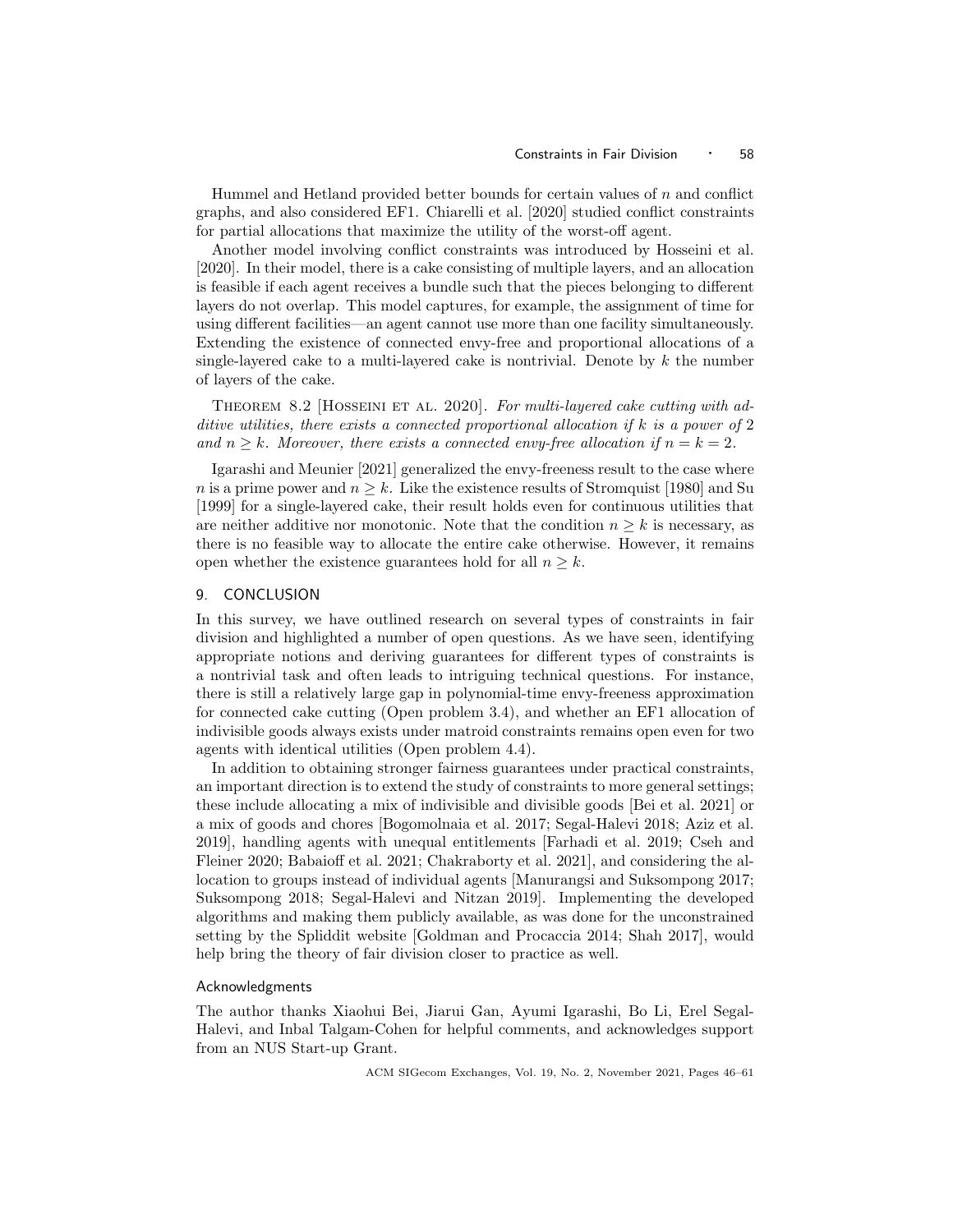#### **REFERENCES**

- Arunachaleswaran, E. R., Barman, S., Kumar, R., and Rathi, N. 2019. Fair and efficient cake division with connected pieces. In Proceedings of the 15th Conference on Web and Internet Economics (WINE). 57–70. Extended version available at CoRR abs/1907.11019.
- Arunachaleswaran, E. R. and Gopalakrishnan, R. 2018. The price of indivisibility in cake cutting. CoRR abs/1801.08341.
- Aziz, H., Caragiannis, I., Igarashi, A., and Walsh, T. 2019. Fair allocation of indivisible goods and chores. In Proceedings of the 28th International Joint Conference on Artificial Intelligence (IJCAI). 53–59.
- Aziz, H. and Mackenzie, S. 2016. A discrete and bounded envy-free cake cutting protocol for any number of agents. In Proceedings of the 57th Annual Symposium on Foundations of Computer Science (FOCS). 416–427.
- Babaioff, M., Nisan, N., and Talgam-Cohen, I. 2021. Competitive equilibrium with indivisible goods and generic budgets. Mathematics of Operations Research 46, 1, 382–403.
- Bei, X., Igarashi, A., Lu, X., and Suksompong, W. 2021. The price of connectivity in fair division. In Proceedings of the 35th AAAI Conference on Artificial Intelligence (AAAI). 5151– 5158.
- BEI, X., LI, Z., LIU, J., LIU, S., AND LU, X. 2021. Fair division of mixed divisible and indivisible goods. Artificial Intelligence 293, 103436.
- BEI, X. AND SUKSOMPONG, W. 2021. Dividing a graphical cake. In Proceedings of the 35th AAAI Conference on Artificial Intelligence (AAAI). 5159–5166.
- BILÒ, V., CARAGIANNIS, I., FLAMMINI, M., IGARASHI, A., MONACO, G., PETERS, D., VINCI, C., and Zwicker, W. S. 2019. Almost envy-free allocations with connected bundles. In Proceedings of the 10th Innovations in Theoretical Computer Science Conference (ITCS). 14:1–14:21.
- BISWAS, A. AND BARMAN, S. 2018. Fair division under cardinality constraints. In Proceedings of the 27th International Joint Conference on Artificial Intelligence (IJCAI). 91–97. Extended version available at CoRR abs/1804.09521.
- Bogomolnaia, A., Moulin, H., Sandomirskiy, F., and Yanovskaya, E. 2017. Competitive division of a mixed manna. Econometrica 85, 6, 1847–1871.
- BOUVERET, S., CECHLÁROVÁ, K., ELKIND, E., IGARASHI, A., AND PETERS, D. 2017. Fair division of a graph. In Proceedings of the 26th International Joint Conference on Artificial Intelligence  $(IJCAI). 135–141.$
- BOUVERET, S., CECHLÁROVÁ, K., AND LESCA, J. 2019. Chore division on a graph. Autonomous Agents and Multi-Agent Systems 33, 5, 540–563.
- Bouveret, S., Chevaleyre, Y., and Maudet, N. 2016. Fair allocation of indivisible goods. In Handbook of Computational Social Choice, F. Brandt, V. Conitzer, U. Endriss, J. Lang, and A. D. Procaccia, Eds. Cambridge University Press, Chapter 12, 284–310.
- BRAMS, S. J. AND TAYLOR, A. D. 1996. Fair Division: From Cake-Cutting to Dispute Resolution. Cambridge University Press.
- BRÂNZEI, S. AND NISAN, N. 2017. The query complexity of cake cutting. CoRR abs/1705.02946.
- Caragiannis, I., Kurokawa, D., Moulin, H., Procaccia, A. D., Shah, N., and Wang, J. 2019. The unreasonable fairness of maximum Nash welfare. ACM Transactions on Economics and Computation 7, 3, 12:1–12:32.
- Chakraborty, M., Igarashi, A., Suksompong, W., and Zick, Y. 2021. Weighted envy-freeness in indivisible item allocation. ACM Transactions on Economics and Computation 9, 3, 18:1– 18:39.
- CHIARELLI, N., KRNC, M., MILANIČ, M., PFERSCHY, U., PIVAČ, N., AND SCHAUER, J. 2020. Fair packing of independent sets. In Proceedings of the 31st International Workshop on Combinatorial Algorithms (IWOCA). 154–165.
- Cseh, A. and Fleiner, T. 2020. The complexity of cake cutting with unequal shares. ACM Transactions on Algorithms 16, 3, 29:1–29:21.
- DENG, X., QI, Q., AND SABERI, A. 2012. Algorithmic solutions for envy-free cake cutting. Operations Research 60, 6, 1461–1476.
- ACM SIGecom Exchanges, Vol. 19, No. 2, November 2021, Pages 46–61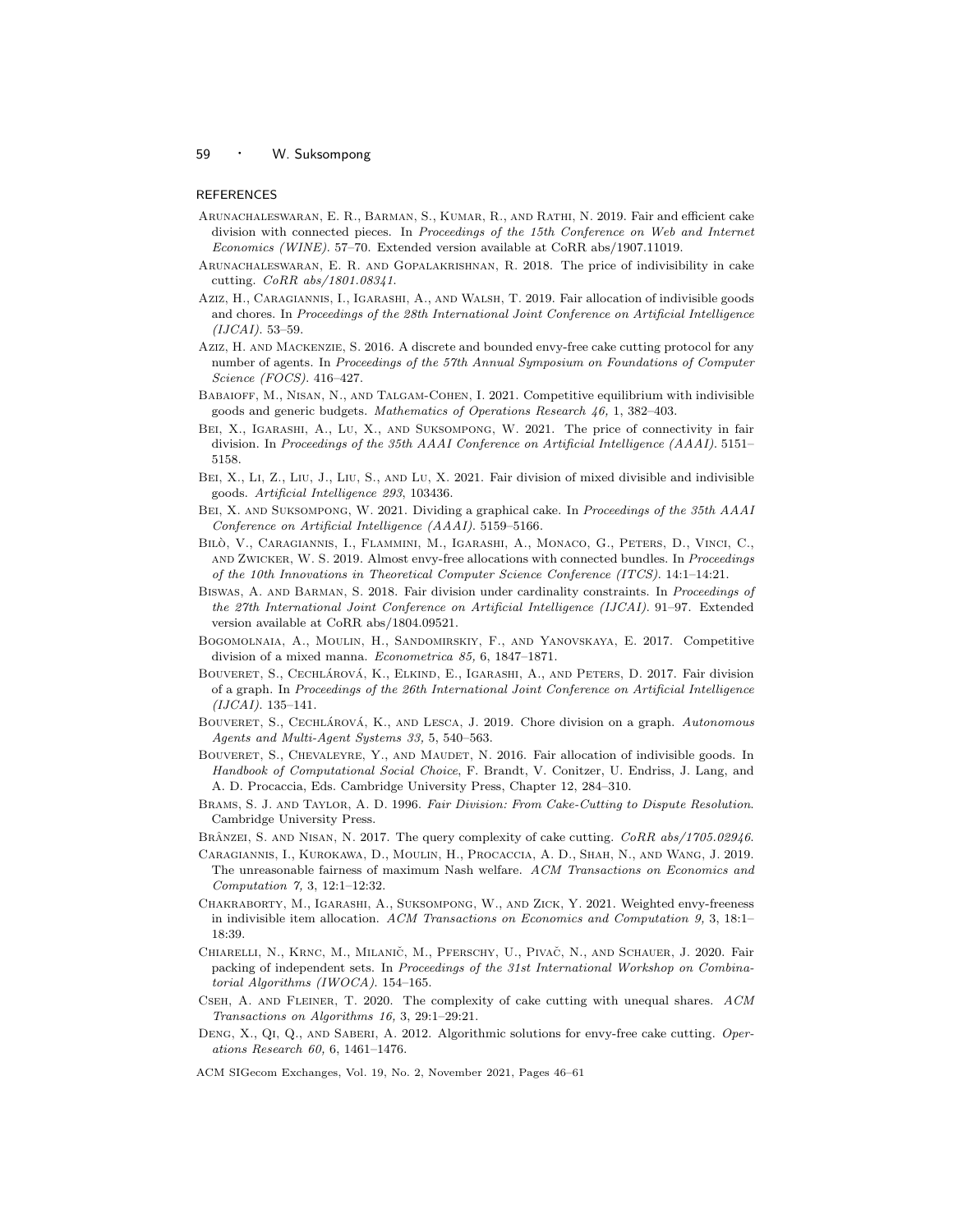- DROR, A., FELDMAN, M., AND SEGAL-HALEVI, E. 2021. On fair division under heterogeneous matroid constraints. In Proceedings of the 35th AAAI Conference on Artificial Intelligence  $(AAAI)$ . 5312–5320.
- Dubins, L. E. and Spanier, E. H. 1961. How to cut a cake fairly. American Mathematical Monthly 68, 1, 1–17.
- Edmonds, J. and Pruhs, K. 2011. Cake cutting really is not a piece of cake. ACM Transactions on Algorithms 7, 4, 51:1–51:12.
- Elkind, E., Segal-Halevi, E., and Suksompong, W. 2021a. Graphical cake cutting via maximin share. In Proceedings of the 30th International Joint Conference on Artificial Intelligence  $(IJCAI)$ . 161–167.
- Elkind, E., Segal-Halevi, E., and Suksompong, W. 2021b. Keep your distance: Land division with separation. In Proceedings of the 30th International Joint Conference on Artificial Intelligence (IJCAI). 168–174.
- Elkind, E., Segal-Halevi, E., and Suksompong, W. 2021c. Mind the gap: Cake cutting with separation. In Proceedings of the 35th AAAI Conference on Artificial Intelligence (AAAI). 5330–5338.
- Even, S. and Paz, A. 1984. A note on cake cutting. Discrete Applied Mathematics 7, 3, 285–296.
- Farhadi, A., Ghodsi, M., Hajiaghayi, M., Lahaie, S., Pennock, D., Seddighin, M., Seddighin, S., and Yami, H. 2019. Fair allocation of indivisible goods to asymmetric agents. Journal of Artificial Intelligence Research 64, 1–20.
- Gan, J., Li, B., and Wu, X. 2021. Approximately envy-free budget-feasible allocation. CoRR abs/2106.14446.
- Garg, N., Kavitha, T., Kumar, A., Mehlhorn, K., and Mestre, J. 2010. Assigning papers to referees. Algorithmica 58, 1, 119–136.
- Goldberg, P. W., Hollender, A., and Suksompong, W. 2020. Contiguous cake cutting: Hardness results and approximation algorithms. Journal of Artificial Intelligence Research 69, 109–141.
- GOLDMAN, J. AND PROCACCIA, A. D. 2014. Spliddit: Unleashing fair division algorithms. ACM SIGecom Exchanges 13, 2, 41–46.
- GOURVES, L. AND MONNOT, J. 2019. On maximin share allocations in matroids. Theoretical Computer Science 754, 50–64.
- GOURVES, L., MONNOT, J., AND TLILANE, L. 2014. Near fairness in matroids. In Proceedings of the 21st European Conference on Artificial Intelligence (ECAI). 393–398.
- Hosseini, H., Igarashi, A., and Searns, A. 2020. Fair division of time: Multi-layered cake cutting. In Proceedings of the 29th International Joint Conference on Artificial Intelligence (IJCAI). 182–188.
- Hummel, H. and Hetland, M. L. 2021a. Fair allocation of conflicting items. CoRR abs/2104.06280.
- Hummel, H. and Hetland, M. L. 2021b. Guaranteeing half-maximin shares under cardinality constraints. CoRR abs/2106.07300.
- IGARASHI, A. AND MEUNIER, F. 2021. Envy-free division of multi-layered cakes. In Proceedings of the 17th Conference on Web and Internet Economics (WINE). Forthcoming.
- IGARASHI, A. AND PETERS, D. 2019. Pareto-optimal allocation of indivisible goods with connectivity constraints. In Proceedings of the 33rd AAAI Conference on Artificial Intelligence  $(AAAI)$ . 2045–2052.
- Igarashi, A. and Zwicker, W. S. 2021. Fair division of graphs and of tangled cakes. CoRR abs/2102.08560.
- JOJIĆ, D., PANINA, G., AND ŽIVALJEVIĆ, R. 2021. Splitting necklaces, with constraints. SIAM Journal on Discrete Mathematics 35, 2, 1268–1286.
- Kyropoulou, M., Suksompong, W., and Voudouris, A. A. 2020. Almost envy-freeness in group resource allocation. Theoretical Computer Science 841, 110–123.
- LI, Z. AND VETTA, A. 2021. The fair division of hereditary set systems. ACM Transactions on Economics and Computation 9, 2, 12:1–12:19.